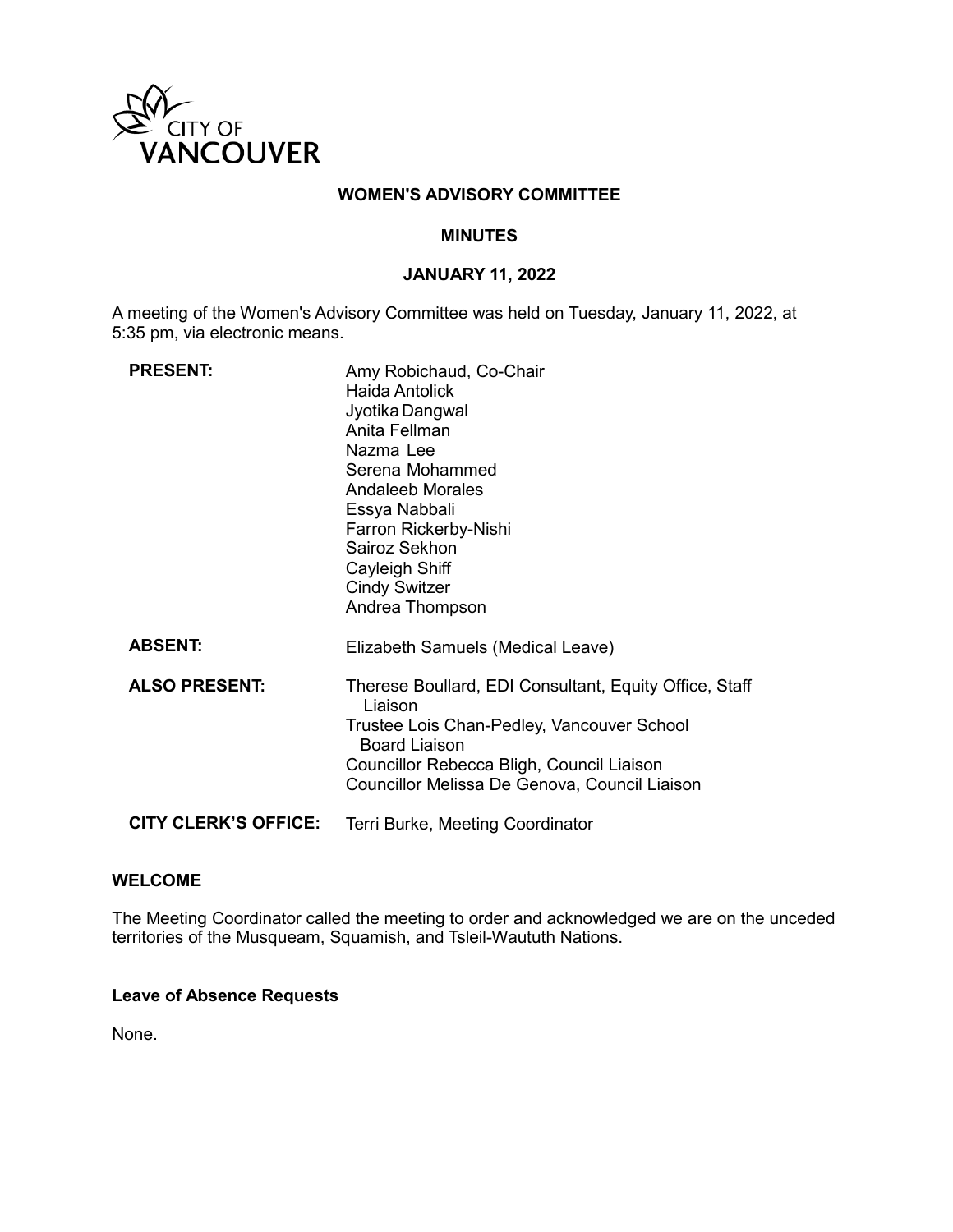# **1. Chair/Vice-Chair Election**

The Committee agreed to have Co-Chairs positions rather than Chair and Vice-Chair positions.

MOVED by Jyotika Dangwal SECONDED by Essya Nabbali

> THAT the Women's Advisory Committee appoints Amy Robichaud to serve as Co-Chair until November 6, 2022;

FURTHER THAT the nomination for the other Co-Chair position remain open.

CARRIED UNANIMOUSLY

*\* \* \* \* \**

*At this point in the proceedings, Amy Robichaud assumed the role of Co-Chair.*

*\* \* \* \* \**

# **2. Approval of Minutes**

MOVED by Cayleigh Shiff SECONDED by Andrea Thompson

THAT the Committee approve the minutes of November 9, 2021, as circulated.

CARRIED UNANIMOUSLY

# **3. Ice-Breaker Activity and Welcome New Member**

The Committee welcomed its newest member and participated in an activity to get to know each other better.

# **4. Reviewing Co-Created Commitments**

The Co-Chair discussed the co-created commitments made by the Committee in June 2021. She agreed to share the document with the Committee to ensure that all members have it to work with and guide Committee work.

# **5. Reviewing Requests to Present to the Committee**

The Committee discussed approving requests to present to the Committee, either by City staff or external organizations.

The Committee agreed to ask presenters to send their presentation and/or key points to the Committee a week before the meeting and also submit the questions they are requesting the Committee to focus on.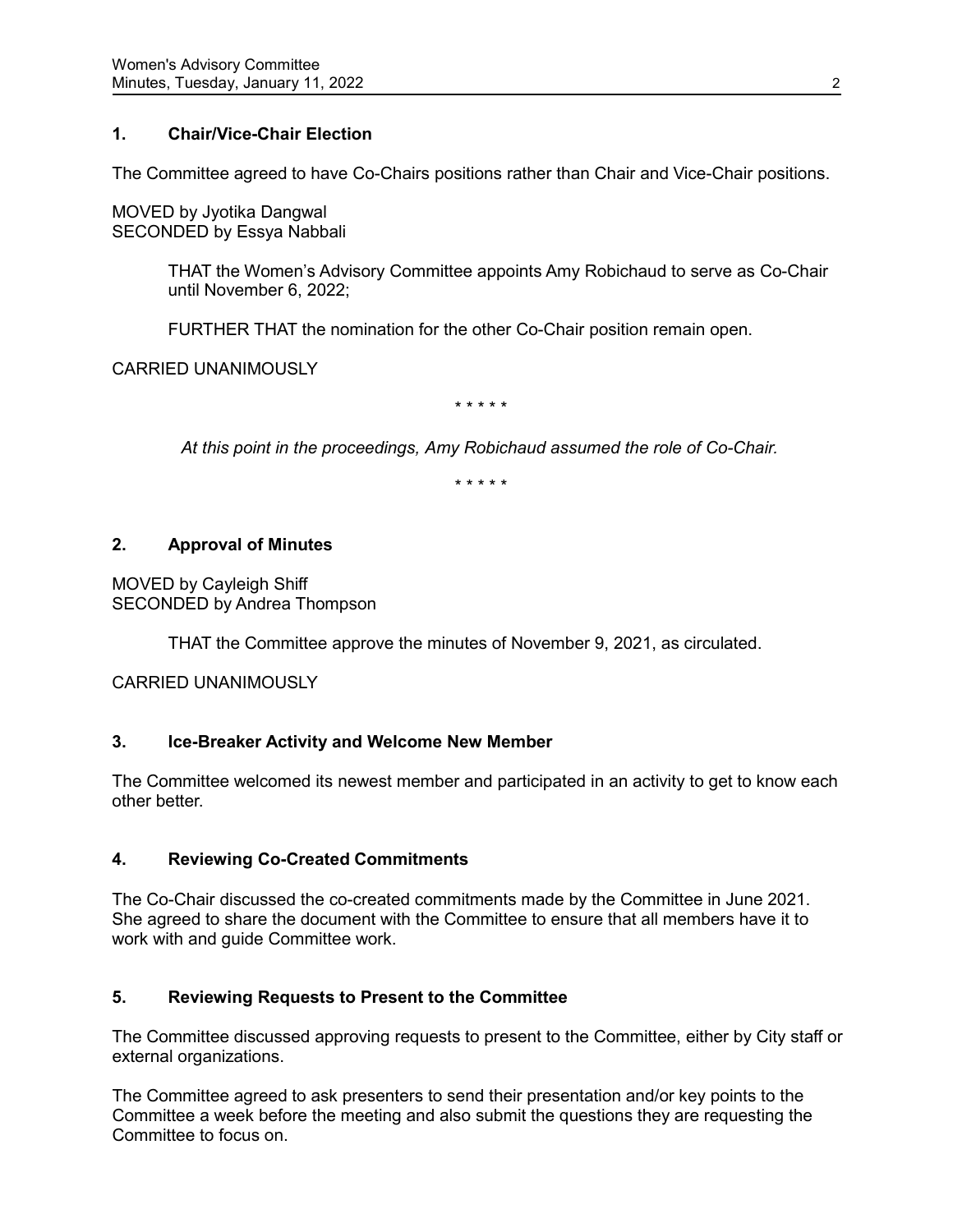MOVED by Cayleigh Shiff SECONDED Nazma Lee

> THAT the Women's Advisory Committee approve the request for a staff presentation at a future meeting, regarding the City's Transport Pricing Study.

### CARRIED UNANIMOUSLY

The Committee discussed potential presentations for 2022. Therese Boullard, Staff Liaison agreed to follow-up on providing a presentation to the Committee at their March meeting regarding a status update on the Gender Equity Strategy.

The Committee also agreed to invite a representative from the \$10aDay Child Care campaign to their April working session.

# **6. Approval of 2022 Meeting Schedule**

The Committee discussed the 2022 meeting schedule and agreed to discuss organizing additional working sessions via Zoom throughout the year.

MOVED by Jyotika Dangwal SECONDED by Cayleigh Shiff

> THAT the Women's Advisory Committee approves the 2022 meeting schedule, including regular and working session meetings, as set out below:

| <b>Month</b> | Day | Time    | <b>Meeting Type</b>    |
|--------------|-----|---------|------------------------|
| January      | 11  | 5:30 pm | <b>Regular Meeting</b> |
| February     | 15  | 5:30 pm | <b>Working Session</b> |
| <b>March</b> | 29  | 5:30 pm | <b>Regular Meeting</b> |
| April        | 19  | 5:30 pm | <b>Working Session</b> |
| May          | 24  | 5:30 pm | <b>Regular Meeting</b> |
| June         | 14  | 5:30 pm | <b>Working Session</b> |
| July         | 12  | 5:30 pm | <b>Regular Meeting</b> |
| September    | 13  | 5:30 pm | <b>Regular Meeting</b> |

# CARRIED UNANIMOUSLY

#### **7. Work Plan Updates**

Committee members agreed to vote on the approval of the Work Plan at the March 29, 2022, meeting.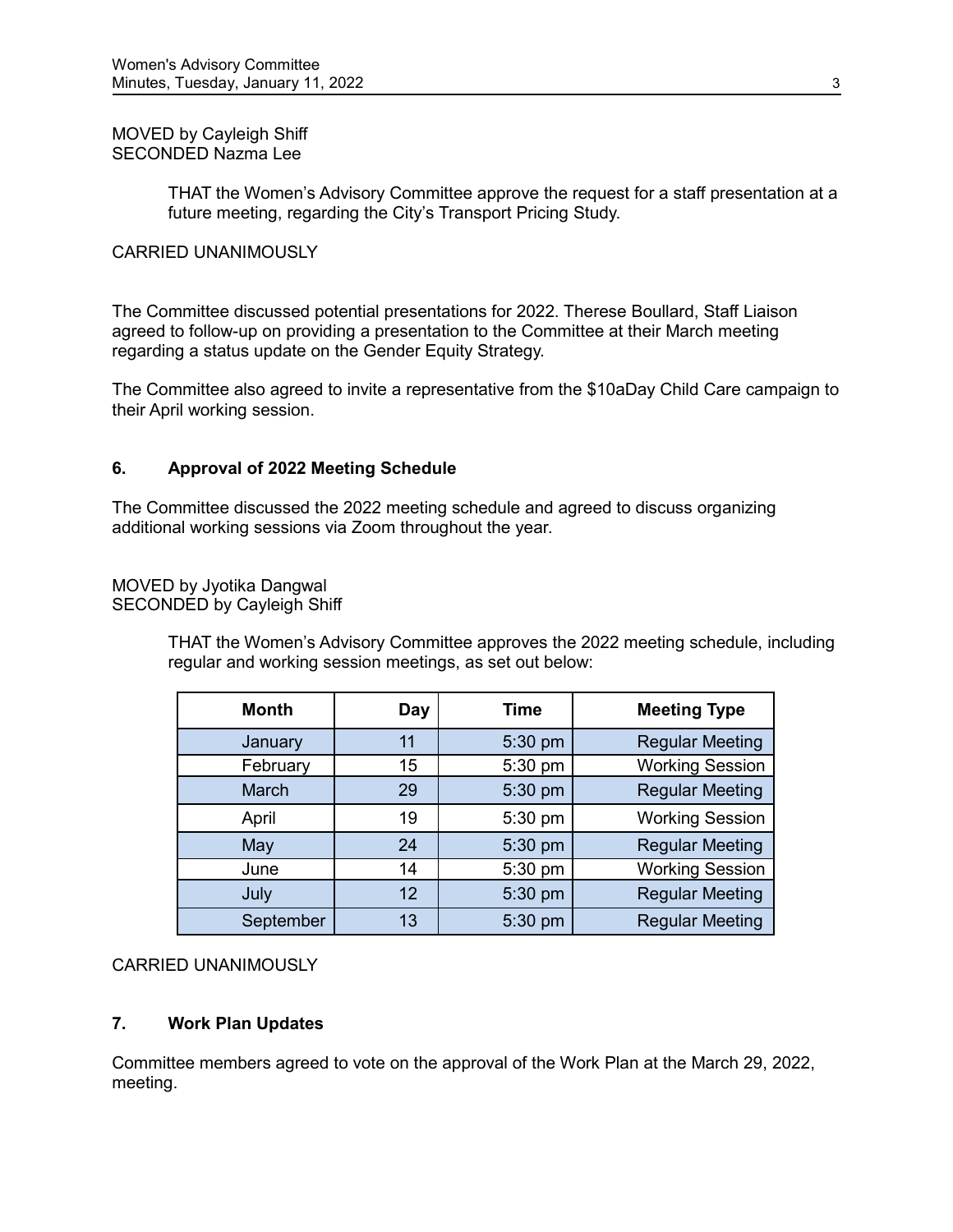# **8. Liaison Updates**

The Committee's Liaisons provided the updates below and responded to questions.

Councillor Bligh, Council Liaison, noted the City appointed Lisa Southern as the new Integrity Commissioner**.**

Councillor De Genova, Council Liaison, discussed her past motion entitled "Childcare that Works: Extended Hour and Around-the-Clock Childcare for Working Families in Vancouver", and noted she spoke with the Committee's Childcare subcommittee.

Trustee Lois Chan-Pedley, Vancouver School Board Liaison, noted the School Board would be approving the Education Plan in the near future. She also noted Helen McGregor was appointed as the Superintendent/Chief Executive Officer of the Vancouver School Board.

### **9. Subcommittee Memberships**

The Chair discussed Subcommittee memberships and members were given the opportunity to change or join subcommittees.

### **10. Subcommittees Updates**

The Committee received the following subcommittee updates:

# *City Planning Subcommittee*

Nazma Lee noted the subcommittee is in the phase of information gathering.

#### *Creating Safety Subcommittee*

Farron Rickerby-Nishi noted the subcommittee is in the phase of information gathering and outreach and are compiling a resource list of organizations.

# *Childcare and Support for Caregivers Subcommittee*

Jyotika Dangwal noted the Committee met with Sharon Gregson, \$10aDay Child Care campaign representation and Councillor De Genova, for a brainstorming session. She noted the next step will be to meet with City staff in February.

# *City Responses to Public Health Crisis Subcommittee*

None.

# **11. New Business**

None.